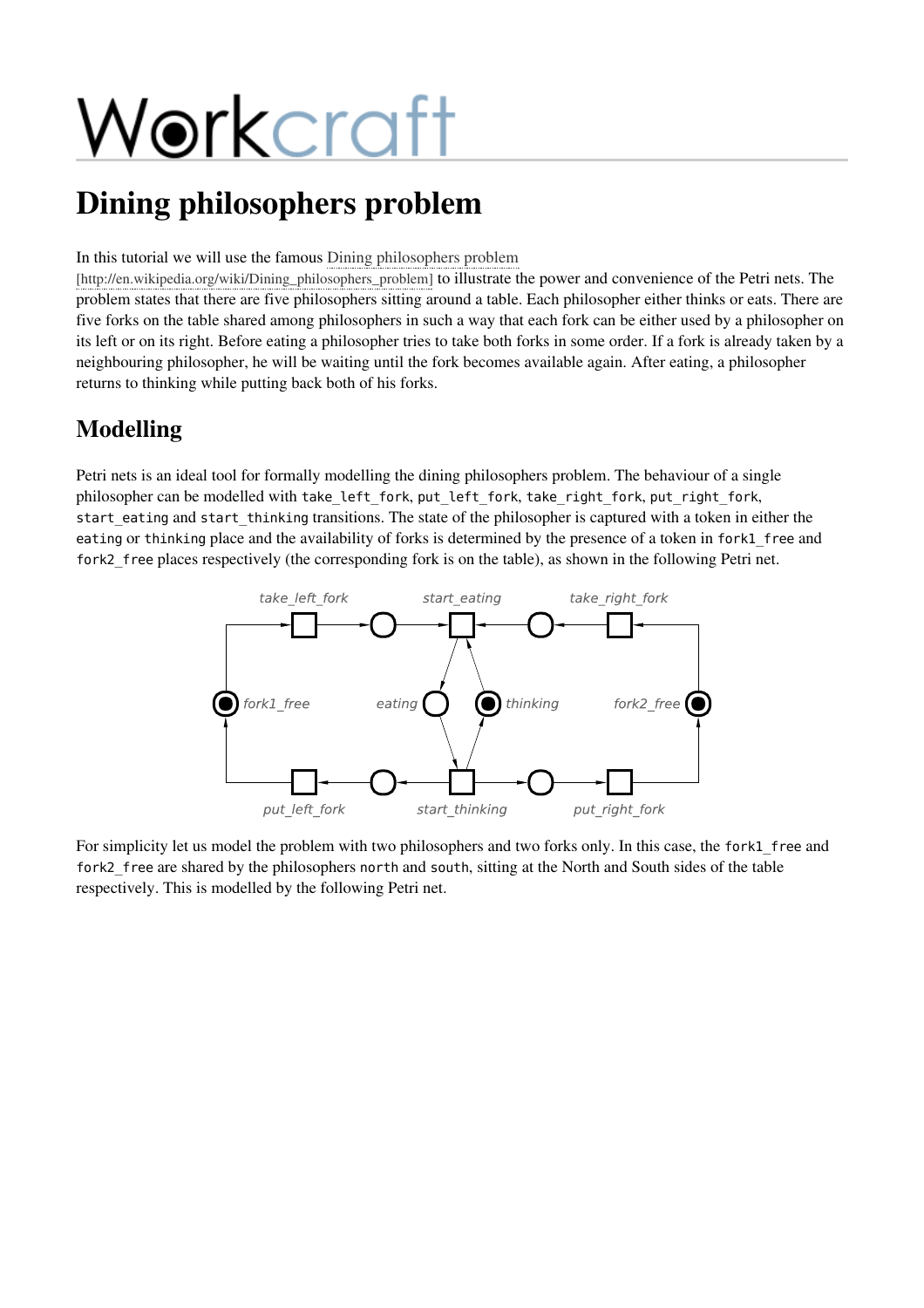

Capture this Petri net within Workcraft as follows:

- 1. Build a Petri net model for a single dining philosopher.
- 2. Select the places and transitions representing the philosopher (exclude the fork1\_free and fork2\_free places) and combine them using the paging tool  $\Box$ . The created *page* is our philosopher model.
- 3. Make use of copy-paste features to replicate the philosopher model. Name one of the pages southand the other north.
- 4. Rotate the north page using the rotation tool  $\int$  or  $\int$ . Position the north and south pages opposite each other.
- 5. Share fork1 free and fork2 free places between the south and north philosophers by connection their take\_\*\_fork and put\_\*\_fork transitions accordingly.

Note the difference between groups and pages.

- Groups are just unnamed decorations for several nodes, while pages are named nodes containing other nodes. The nodes in different groups still should have unique names.
- Pages provide namespaces for their included nodes. Therefore nodes in different pages can have the same local name.

### Simulation

Enter the simulation tool by pressing the button and play with the dining philosophers model. Initially both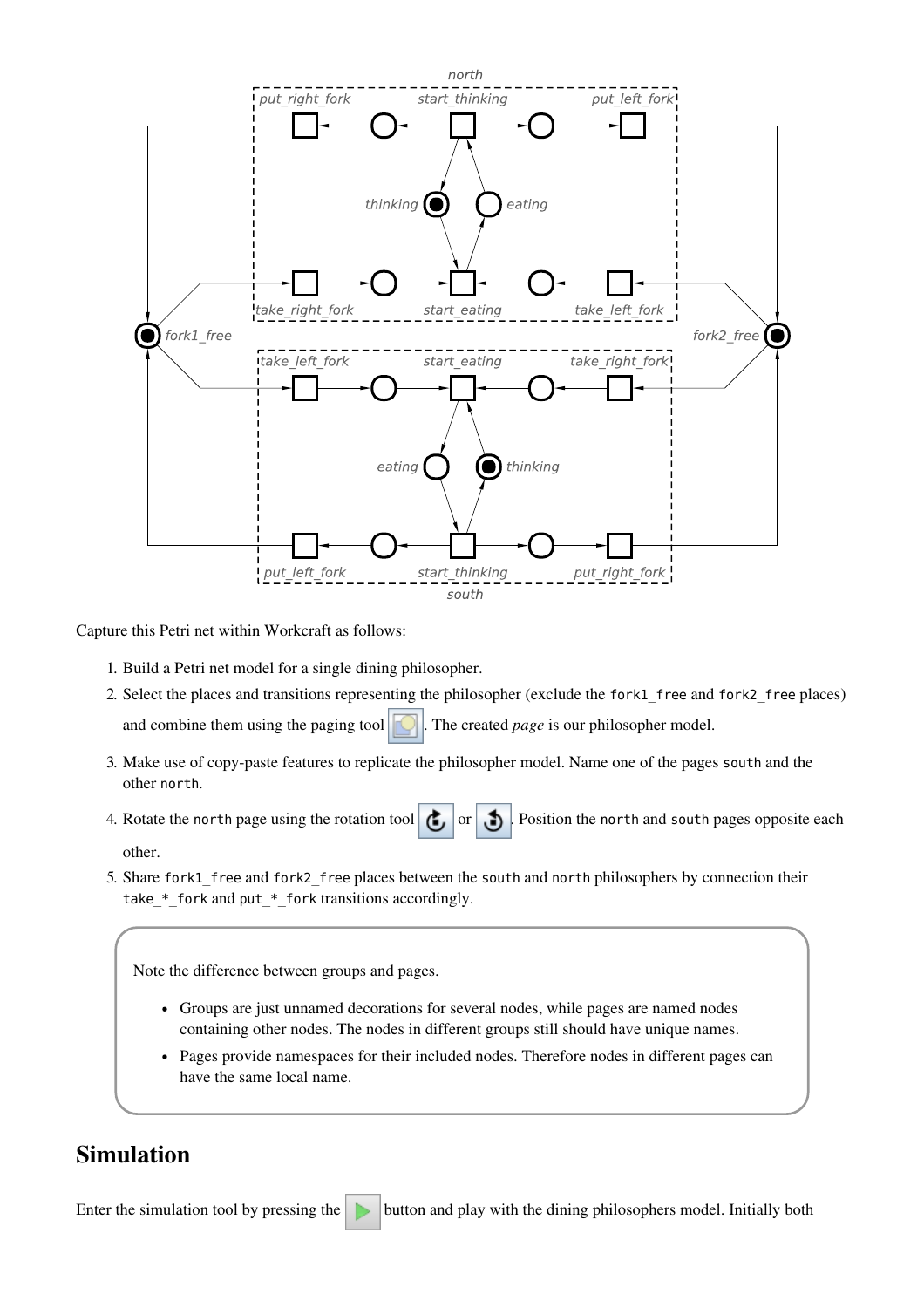forks are on the table and places fork1\_free and fork2\_free are marked. Each philosopher can take any of the forks - the take left fork and take right fork transitions are enabled for both norht and south philosophers.

If you allow the same philosopher to take both forks (e.g., by clicking transitions south/take\_left\_forkand south/take right fork), then he can eat, while the other philosopher thinks. When he is finished with the meal he enters the thinking state (click transition south/start\_thinking) and returns the forks (click transitions south/put left fork and south/put right fork). This trace of transitions brings us to the initial state where the philosophers compete for the forks again.

Another scenario is possible when each philosopher takes only one of the forks (e.g. click transitions south/take\_left\_forkand north/take\_left\_fork)). This leads to a deadlock as the philosophers wait for each other to return the fork, but none of them can do it until they eat.

Simulate the above distinctive scenarios for dining philosophers. Explore the navigation buttons in the *Control panel* and go back and forth through the trace of events in your simulation. Try random simulation at different animation speeds.

#### Verification

Various properties of a Petri net model can be verified using *Punf* and *MPSat* as the backend tools (see overview of [third-party](http://www.workcraft.org/overview/backend_tools) tools for more details). The tool interfaces available for Petri net verification are collected under *Verification* menu.

The easiest and most obvious property to check is that the model does not have a deadlock – choose the *Verification→Deadlock [MPSat]* menu item for this. As our dining philosophers model is not deadlock-free, this should result in the following error message with a trace leading to the deadlock (you can analyse the trace in the simulator by clicking the *Play* button).

| <b>Verification results</b>                             |       |  |
|---------------------------------------------------------|-------|--|
| The system has a deadlock after the following trace(s): |       |  |
| north/take left fork, south/take left fork              | Play  |  |
|                                                         |       |  |
|                                                         |       |  |
|                                                         | Close |  |

Verification of custom properties is based on reachability analysis on the Petri net. For this a custom property should be expressed in Reach [language](http://www.workcraft.org/help/reach). For example, you can try and verify that both philosophers cannot be eating at the same time:

- 1. Open *Custom property* window via *Verification→Custom property [MPSat]…* menu.
- 2. In *MPSat settings* section set the *Mode* into *Reachability analysis* and the *Solution* into *minimise cost function*.
- 3. Enter the following Reach expression as the property predicate:  $$P"north$  eating" &  $$P"south$  eating". Note that (two underscores) is used as a hierarchy separator in Reach expression.
- 4. Select *unsatisfiable* to denote that the property holds if predicate is unsatisfiable.
- 5. Save this property as a preset for future use (*Save as…* button), e.g. under the name *simultaneous eating*.

The result should be similar to the following screenshot.